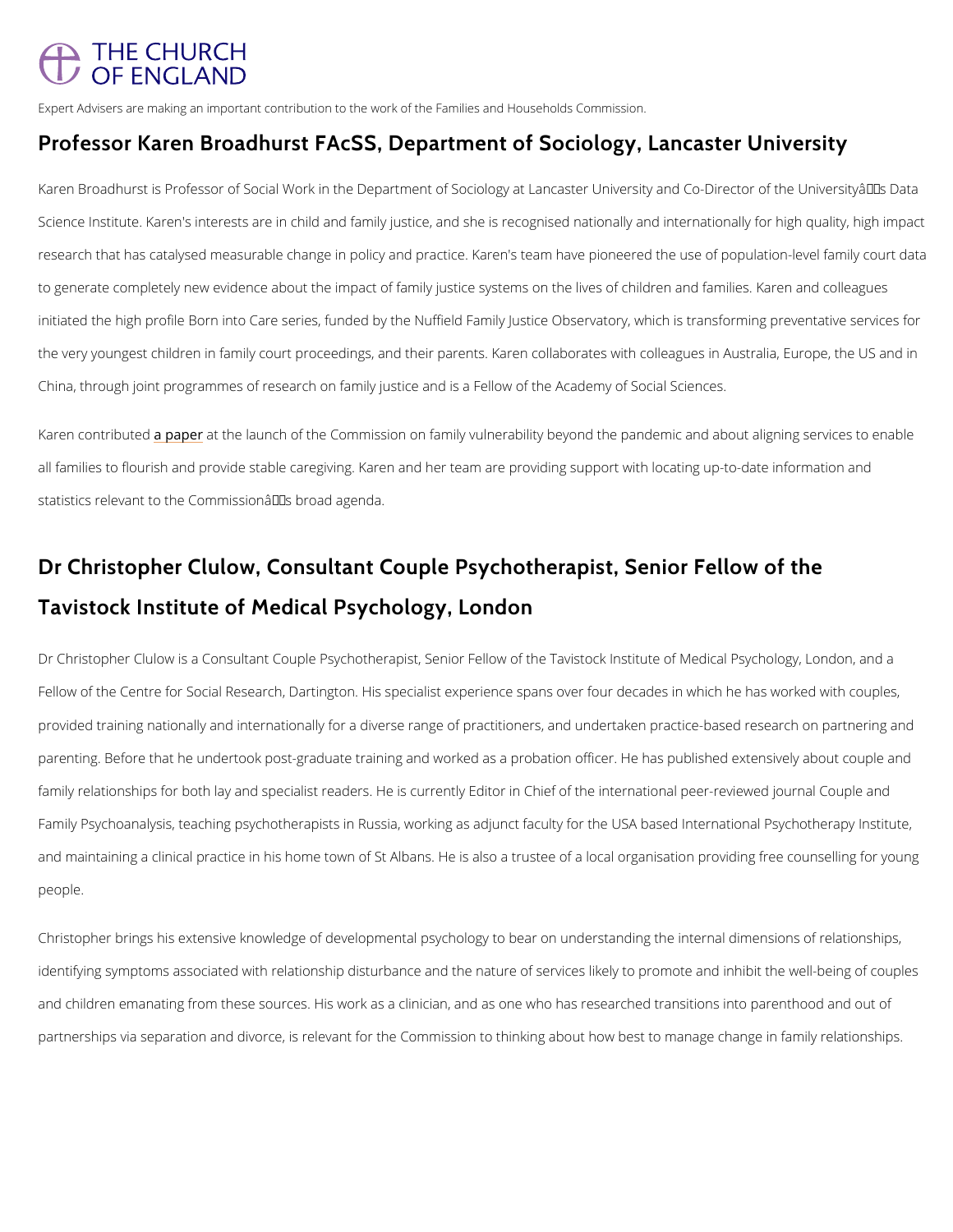# **Rev Prebendary Dr Isabelle Hamley, Secretary for Theology and Theological Adviser to the House of Bishops**

Isabelle Hamley is currently Theological Adviser to the House of Bishops, following roles as Chaplain to the Archbishop of Canterbury, tutor in a theological college, parish priest and university chaplain. Before ordination she worked as a Probation Officer, when she was heavily involved in child protection matters and working with disadvantaged families. She is an Old Testament scholar with a particular interest in questions of identity and violence, justice and gender relations. Her published work has explored family, gender and sexual dynamics in several books of the Old Testament, including Judges, Job, Esther and Hosea; she is particularly interested in how the text helps form theology for today, and how texts and contexts relate. Â Â She also brings to the commission her experience of working on Living in Love and Faith, the Church of England project on identity, relationships and sexuality.

Prior to joining Care for the Family in 2004 Katharine was a solicitor, specialising in family law, and ran a Legal Advice Centre in a socially deprived area of Bristol. Â Katharine has also served as a magistrate. Â

Isabelle has also done some work on faith and mental health together with the Archbishop of Canterbury and considered how Scripture can help speak of mental health in our churches with Professor Chris Cook, in The Bible and Mental Health. She is currently working on a new book with Chris Cook and John Swinton, exploring practical responses and spirituality in the face of mental health challenges. She is an ambassador for the Christian mental health charity Sanctuary.

#### **Katharine Hill LLB JP, UK Director, Care for the Family**

Katharine Hill is UK Director at Care for the Family, a national charity that aims to strengthen family life and help those who face family difficulties. Katharine speaks and writes widely on marriage and parenting issues. She is the author of several books, including If You Forget Everything Else About Marriage - Remember This, the popular Left to their own Devices - Confident Parenting in a World of Screens and her latest book A Mind of Their Own: Building Your Childâll Emotional Wellbeing in a Post-Pandemic World.

As an expert adviser to the couple relationships work stream, Katharine draws on her experience of working in the field of prevention, and in particular the protective factors that encourage families to flourish. Her day-to-day work with Care for the Family gives insight into challenges

facing families today, as well as ways to build and sustain strong couple relationships in the context of a post pandemic world.

# **Angela Lake-Carroll, Independent Consultant, Practitioner and Trainer, Family Law,**

## **Mediation and Family Dispute Resolution**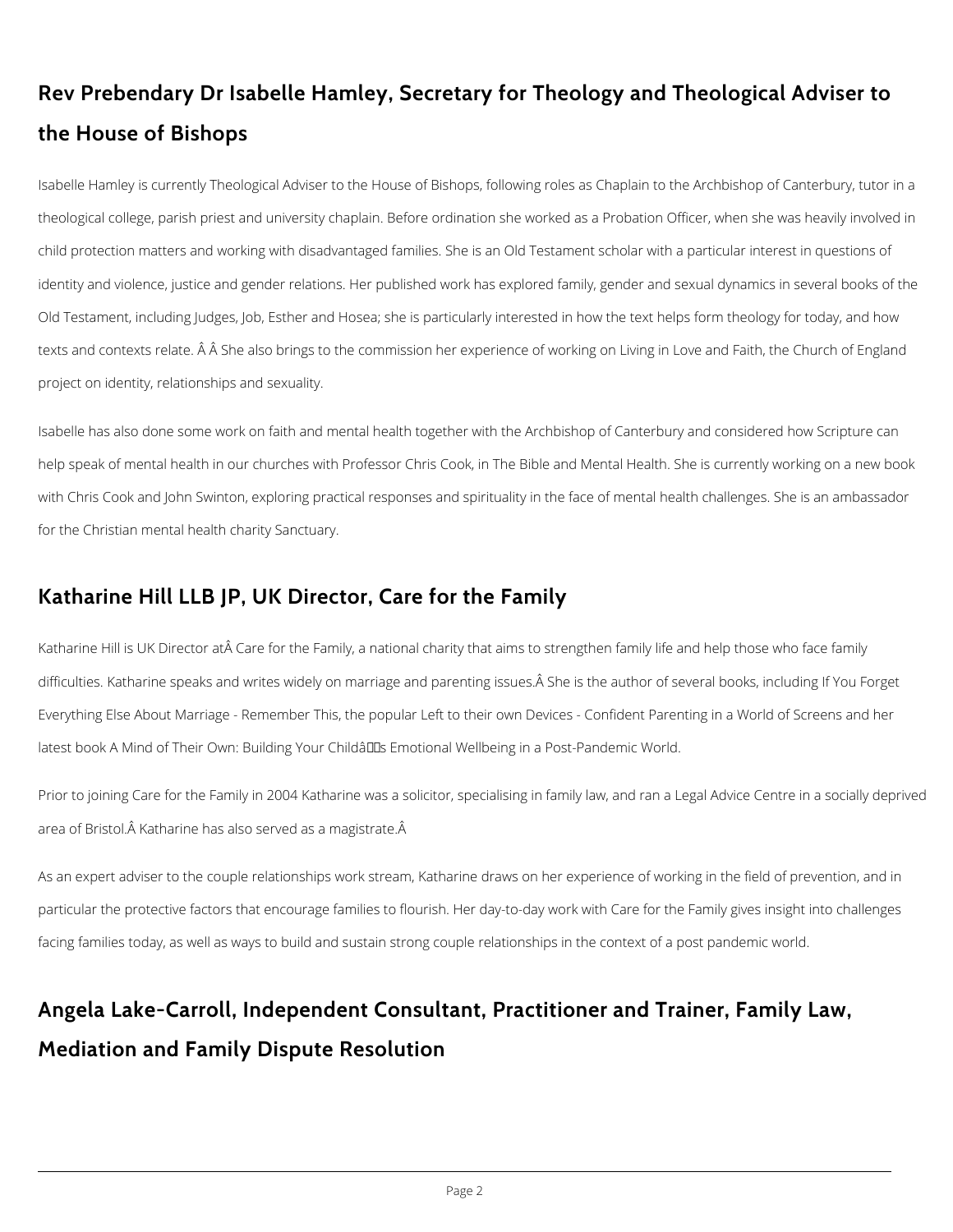Angela brings to her role with the Commission her extensive experience of working with fami across the private, public and charitable sectors. A She is also an accredited mediator, fami directly with separating and couples, children and families.Ä Angela has a particular interes especially on the needs of children and young people who have experienced family separatio also writes and presents training for family professionals nationally and internationally. Ang Family Law and other professional journals.

 $\hat{\sf A}$  She has worked with and contributed to government policy with the Ministry of Justice, Dep Pensions and in 2015 co-chaired (with Professor Emeritus Janet Walker OBE) the Voice of th and recommendations commissioned by the Ministry of Justice. She is a Trustee of Reunite In was awarded the John Cornwell Award for her work to support Separated Families.

# Professor Jane McCarthy, Honorary Associate, Open Un University of Reading

Professor McCarthy's early career centred on various forms of social service, including s people, and the experiences of families affected by drug addiction. Her subsequent academic children. Funded research projects have included a feminist sociology of child-rearing; parentiag people. Her work on the theme of  $\hat{\mathbf{a}} \in \hat{\mathbf{a}}$  family troubles and troubling families $\hat{\mathbf{a}} \in \mathbb{M}$  has been the publications, with a recognition that  $\hat{\mathbf{a}} \in \tilde{\mathbf{a}}$  are particular and family lives. This has ine bereavement, with national involvement in the voluntary bereavement sector. Much of her wo been involved with projects on the family lives of children in China, and family deaths in Ser may be shaped in very particular ways, and the need to question and decolonise many assum diverse family lives of children.

Jane hamblished tensively about young people's experiences and challenges in family life; loss; and understanding family meanings.

Jane is contributing to the Commissionâ $\in$   $\mathbb{T}^{\mathsf{M}}$ s work on the nature and diversity of family life a

# Dr Gabriela Misca, School of Psychology, University of

[Dr Gabriela](https://www.worcester.ac.uk/about/profiles/dr-gabriela-misca) Msisama expert in child and family psychology, a Chartered Psychologist, Chartered

Psychological Society.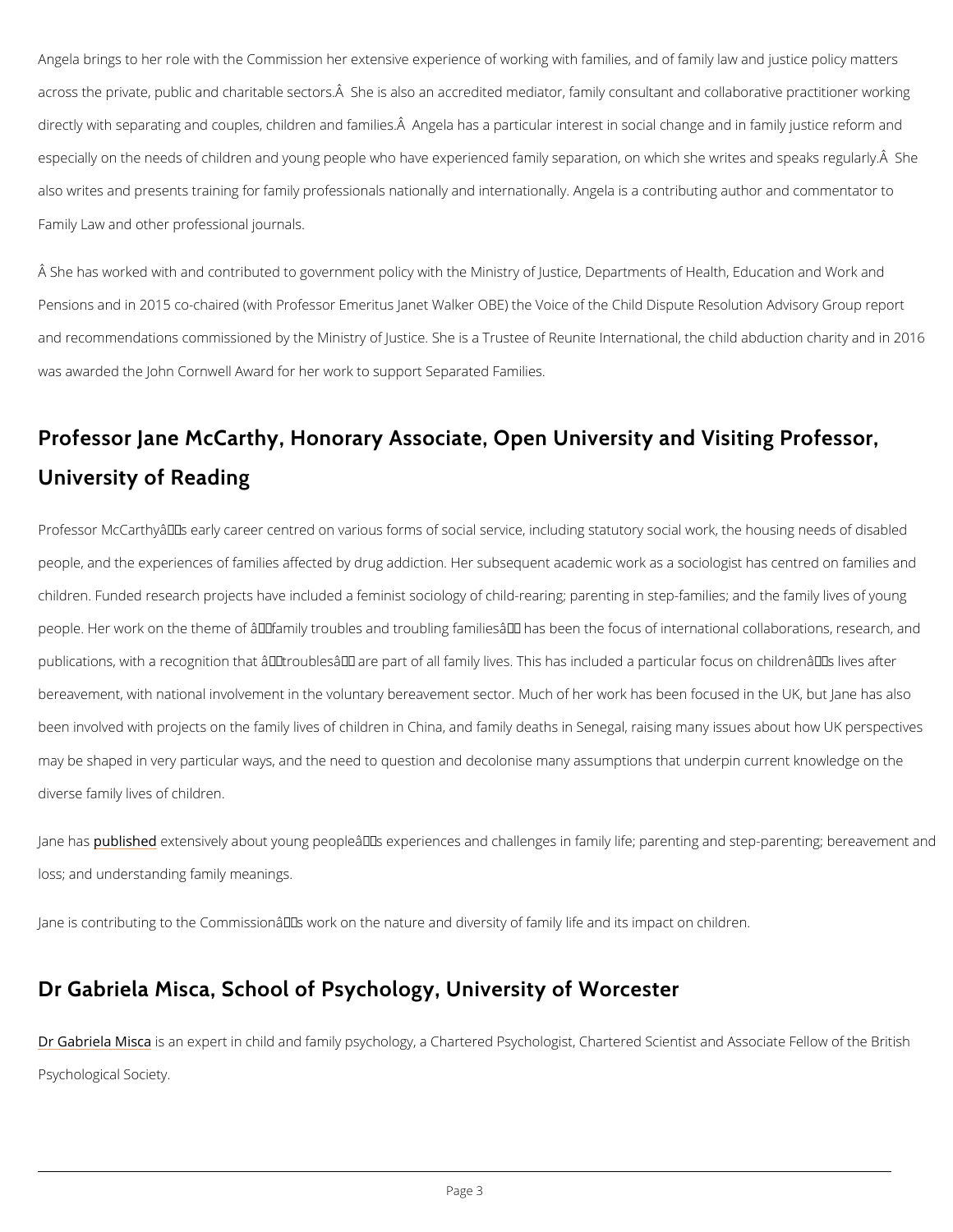She is currently faculty member of the School of Psychology at the University of Worcester w aiming to advance our understanding of complex and/or adverse family dynamics and transiti through adoption and intercountry adoption; parents with mental health issues; and, recently published widely on these topics, and her recent books  $\hat{a} \in \mathfrak{S}$  exchology and social work $\hat{a} \in \bullet$  (2 work and allied professions― (2018) make compelling arguments for research-informed prac

Recipient 2015-16 Fulbright Schoshe Awand a year in the USA researching military and veteran was Research Adv**Lsernto ith Our Selvoew** undertaken by Andrew Selous and Janet Walker, an inc by the Ministry of Defence into understanding the needs of UK Armed Forces families. In rec and its impact, she is the joi<mark>ø02 & cSppieecnitalo fA whaerd fobry FtihMep ho Trces in Mind Trust.</mark>

Dr Misca is currently leading the international Flaommin glituded ill making the longing-term effects of the Lo pandemic on families and relationships, in partnership with Relate, Griffith University and Re Gabriela is contributing to the children and young people work stream.

#### Dr Lucie Shuker, Director, Youthscape Centre for Rese

Dr Lucie Shuker is Director of the Youthscape Centre for Research and Visiting Research F University of Bedfordshire. The Centre for Research is a think tank situated at the heart of Youthscape. and sustainable change for young people requires reflective, rigorous and theologically grou that illuminates the worlds young people inhabit, and that catalyses new ways of thinking an Christians $\hat{\mathbf{a}} \in \mathbb{M}$  perspectives on the church and climate change, the role of theological reflect in mission with young people. At the University of Bedfordshire, Lucie published research in adolescent safety, before moving to focus on youth ministry through her current role.

Lucie is supporting the Commission by bringing her expertise as a researcher in the field of

Rev Dr Irene Smale, Diocesan Children's Work Advi

Revd Dr Irene Smale has been involved as a practitioner in church-based children's and f

theological content of children $\hat{\mathbf{a}} \in \texttt{TMs}$  literature produced for the Sunday School Movement 178

through an academic publisher. Irene is the Diocesan Children's Work Adviser for Chiche

Cathedral Deacon. She was an Associate Lecturer for several years at Chichester University